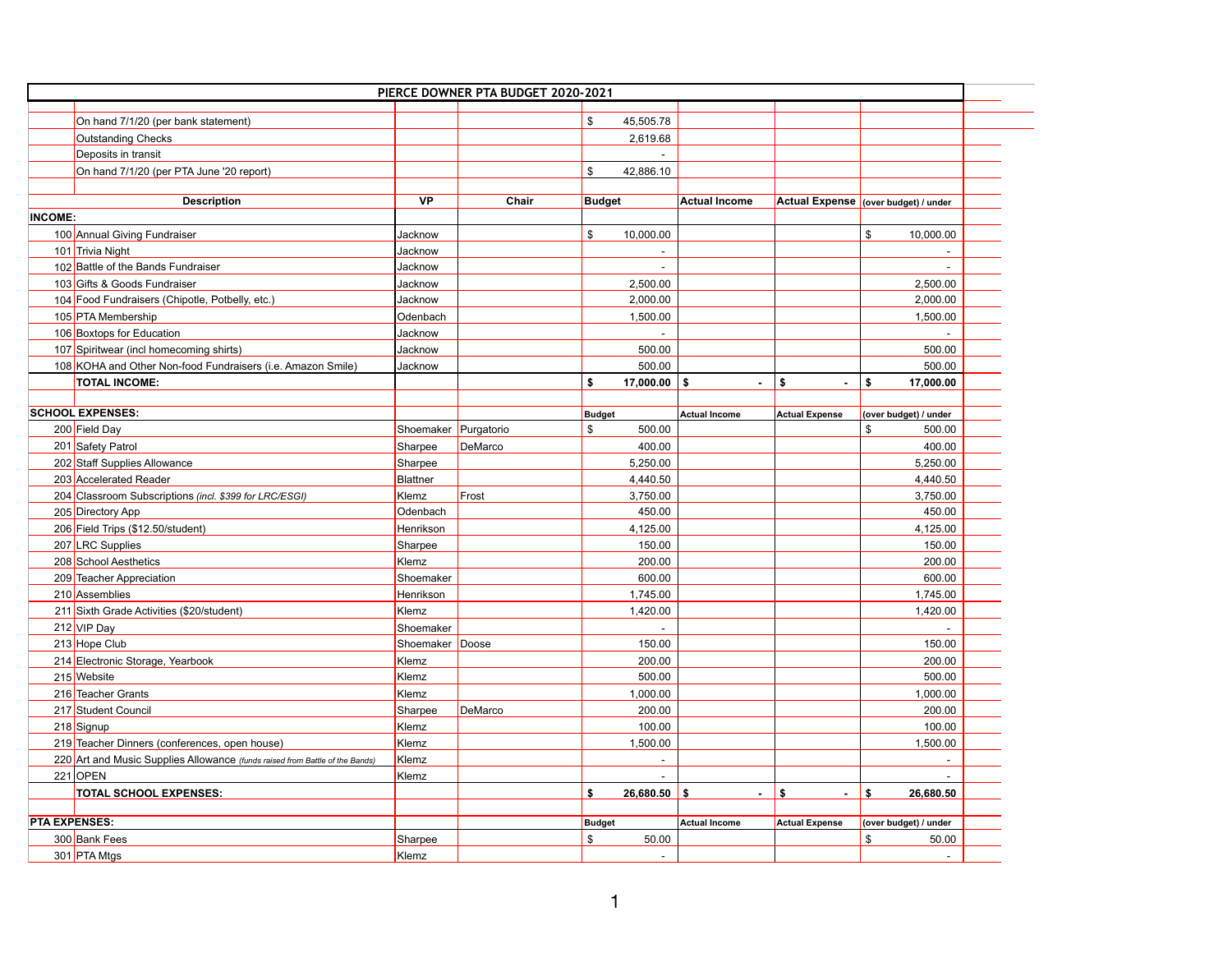| 302 Council Dinner                                               | Blattner               |                         | 50.00                      |                      |                       |                           | 50.00                    |  |
|------------------------------------------------------------------|------------------------|-------------------------|----------------------------|----------------------|-----------------------|---------------------------|--------------------------|--|
| 303 Council Dues                                                 | Blattner               |                         | 125.00                     |                      |                       |                           | 125.00                   |  |
| 304 Insurance                                                    | Blattner               |                         | 300.00                     |                      |                       |                           | 300.00                   |  |
| 305 President's Expenses                                         | Blattner               |                         | 50.00                      |                      |                       |                           | 50.00                    |  |
| 306 Secretary's Expenses                                         | Odenbach               |                         | 50.00                      |                      |                       |                           | 50.00                    |  |
| 307 Treasurer's Expenses/Tax Prep                                | Sharpee                |                         | 600.00                     |                      |                       |                           | 600.00                   |  |
| 308 County Recorder Fees                                         | Blattner               |                         | 30.00                      |                      |                       |                           | 30.00                    |  |
| 310 PTA Volunteer Lunch                                          | Shoemaker              |                         | 650.00                     |                      |                       |                           | 650.00                   |  |
| 311 Sunshine Lady                                                | Odenbach               |                         | 300.00                     |                      |                       |                           | 300.00                   |  |
| 312 Angel Fund                                                   | Blattner               |                         | 300.00                     |                      |                       |                           | 300.00                   |  |
| <b>TOTAL PTA EXPENSES:</b>                                       |                        |                         | 2,505.00<br>S              | \$<br>$\blacksquare$ | \$                    | \$                        | 2,505.00                 |  |
|                                                                  |                        |                         |                            |                      |                       |                           |                          |  |
|                                                                  |                        |                         |                            |                      |                       |                           |                          |  |
|                                                                  |                        |                         |                            |                      |                       |                           |                          |  |
| <b>WORKING COMMITTEES:</b>                                       |                        |                         | <b>Budget</b>              | <b>Actual Income</b> | <b>Actual Expense</b> |                           | (over budget) / under    |  |
| 400 Welcome Back Party                                           | Shoemaker              |                         | $\boldsymbol{\mathcal{S}}$ |                      |                       | $\mathfrak{S}$            |                          |  |
| 401 Artcot (Science Olympiad 2020-21 s/b \$1000)                 | Henrikson              | Johanson/Schaefer       | 1,000.00                   |                      |                       |                           | 1,000.00                 |  |
| 402 Spring Social/End of Year Party                              | Shoemaker              |                         | 500.00                     |                      |                       |                           | 500.00                   |  |
| 403 Sweetheart Dance (income and expense intended to break even) | Shoemaker              |                         |                            |                      |                       |                           |                          |  |
| 404 Art Awareness Program                                        | Henrikson              | Moss/Miller             | 200.00                     |                      |                       |                           | 200.00                   |  |
| 405 Birthday Board                                               | <b>Odenbach</b>        |                         | 150.00                     |                      |                       |                           | 150.00                   |  |
| 406 Book Fair                                                    | Henrikson              | Altholz/Rakers/Harrison | 50.00                      |                      |                       |                           | 50.00                    |  |
| 407 Kickbowl (income and expense intended to break even)         | Shoemaker              |                         |                            |                      |                       |                           |                          |  |
| 408 Fun Lunch                                                    | Shoemaker Farag/Tully  |                         | 7,325.00                   |                      |                       |                           | 7,325.00                 |  |
| 409 Junior Great Books                                           | Henrikson              |                         | 150.00                     |                      |                       |                           | 150.00                   |  |
| 410 New Family Welcome                                           | Shoemaker              | Morrissey/Farag         | 210.00                     |                      |                       |                           | 210.00                   |  |
| 411 Reflections                                                  | Henrikson              | <b>Miller</b>           | 150.00                     |                      |                       |                           | 150.00                   |  |
| 412 Maker Club/Coding                                            | Henrikson              | Elford                  | 150.00                     |                      |                       |                           | 150.00                   |  |
| 413 Healthy Kids Club                                            | Klemz                  | Henrikson/Hardy/Larsen  | 1,000.00                   |                      |                       |                           | 1,000.00                 |  |
| 414 Fun Run - Healthy Kids Club                                  | Klemz                  | Palubinskas/Houlihan    |                            |                      |                       |                           |                          |  |
| 415 Variety Show                                                 | Shoemaker              | Riley                   |                            |                      |                       |                           |                          |  |
| 416 Service Learning                                             | Henrikson              | Amidei/Garman           | 150.00                     |                      |                       |                           | 150.00                   |  |
| 417 High Touch High Tech                                         | Henrikson              |                         | 2,000.00                   |                      |                       |                           | 2,000.00                 |  |
| 418 Destination Imagination (DI)                                 | Henrikson              |                         |                            |                      |                       |                           |                          |  |
| 419 STEAM Committee                                              | Henrikson              | Johanson/Hocking        | 150.00                     |                      |                       |                           | 150.00                   |  |
| $420$ PD Club                                                    | Henrikson              |                         |                            |                      |                       |                           |                          |  |
| 421 Photography Club                                             | Henrikson              |                         |                            |                      |                       |                           |                          |  |
| 422 Summer Math Club                                             | Henrikson              | Beechler                | 200.00                     |                      |                       |                           | 200.00                   |  |
| 423 Author Fest (\$3000 every other year)                        | Henrikson              |                         |                            |                      |                       |                           |                          |  |
| 424 Scholarship Program (DGN Seniors)                            | Henrikson              | Amidei                  | 2,000.00                   |                      |                       |                           | 2,000.00                 |  |
| 427 OPEN                                                         |                        |                         |                            |                      |                       |                           |                          |  |
| 428 Dads & Donuts                                                | Shoemaker   C. Shields |                         | $\overline{\phantom{a}}$   |                      |                       |                           | $\overline{\phantom{0}}$ |  |
| $429$ OPEN                                                       |                        |                         |                            |                      |                       |                           |                          |  |
| <b>TOTAL WORKING COMMITTEES:</b>                                 |                        |                         | \$<br>15,385.00            | \$<br>$\sim$         | \$                    | \$                        | 15,385.00                |  |
|                                                                  |                        |                         |                            |                      |                       |                           |                          |  |
| <b>CASH RESERVES:</b>                                            |                        |                         | <b>Budget</b>              | <b>Actual Income</b> | <b>Actual Expense</b> |                           | (over budget) / under    |  |
| 500 Budgeted Cash Reserve                                        | Blattner               |                         | $\mathfrak{F}$<br>3,500.00 |                      |                       | $\boldsymbol{\mathsf{S}}$ | 3,500.00                 |  |